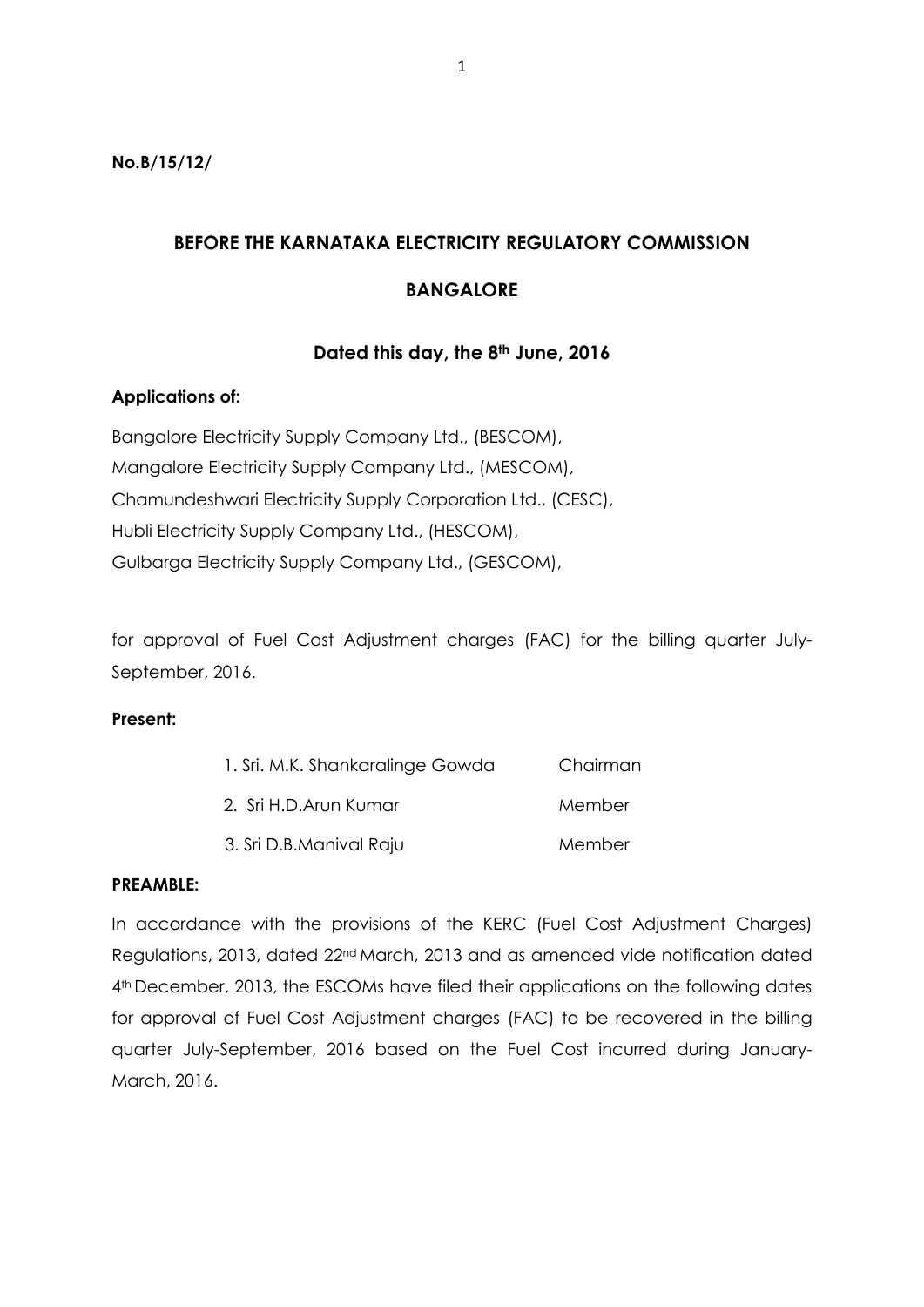| Name of the ESCOM | Date of Submission |
|-------------------|--------------------|
| <b>BESCOM</b>     | 27.05.2016         |
| <b>MESCOM</b>     | 31.05.2016         |
| <b>CESC</b>       | 31.05.2016         |
| <b>HESCOM</b>     | 01.06.2016         |
| <b>GESCOM</b>     | 03.06.2016         |

1. The FAC claimed by the ESCOMs are as follows:

| Name of<br><b>ESCOM</b> | <b>FAC proposed in</b><br><b>Paise Per Unit</b> |
|-------------------------|-------------------------------------------------|
| <b>BESCOM</b>           | 8.62                                            |
| <b>MESCOM</b>           | 3.69                                            |
| <b>CESC</b>             | 4.50                                            |
| <b>HESCOM</b>           | 3.03                                            |
| <b>GESCOM</b>           | 4.97                                            |

- 2. The Commission has computed the allowable FAC for the 4<sup>th</sup> Quarter of FY16 on the basis of the following :
	- i. The source wise/ ESCOM-wise energy reconciled by SLDC as per statement dated 28<sup>th</sup> May, 2016 for power purchase during January-March, 2016.
	- ii. The allowable variable charges in respect of KPCL thermal stations have been determined based on the applicable formula as per the approved power purchase agreements between ESCOMs and KPCL.
	- iii. Retail Sales for the fourth quarter of FY16 are computed as per amended Clause 5.1 of the KERC (Fuel Cost Adjustment Charges) Regulations, 2013.
	- iv. The variable charges claimed by the ESCOMs in respect of DVC stations has not been considered since the same was not included in the approved power purchase quantum / cost for FY16.
- 3. The Commission notes that, the claims of variable charges payable to KPCL thermal Stations as reported by MESCOM & CESC are on a higher side as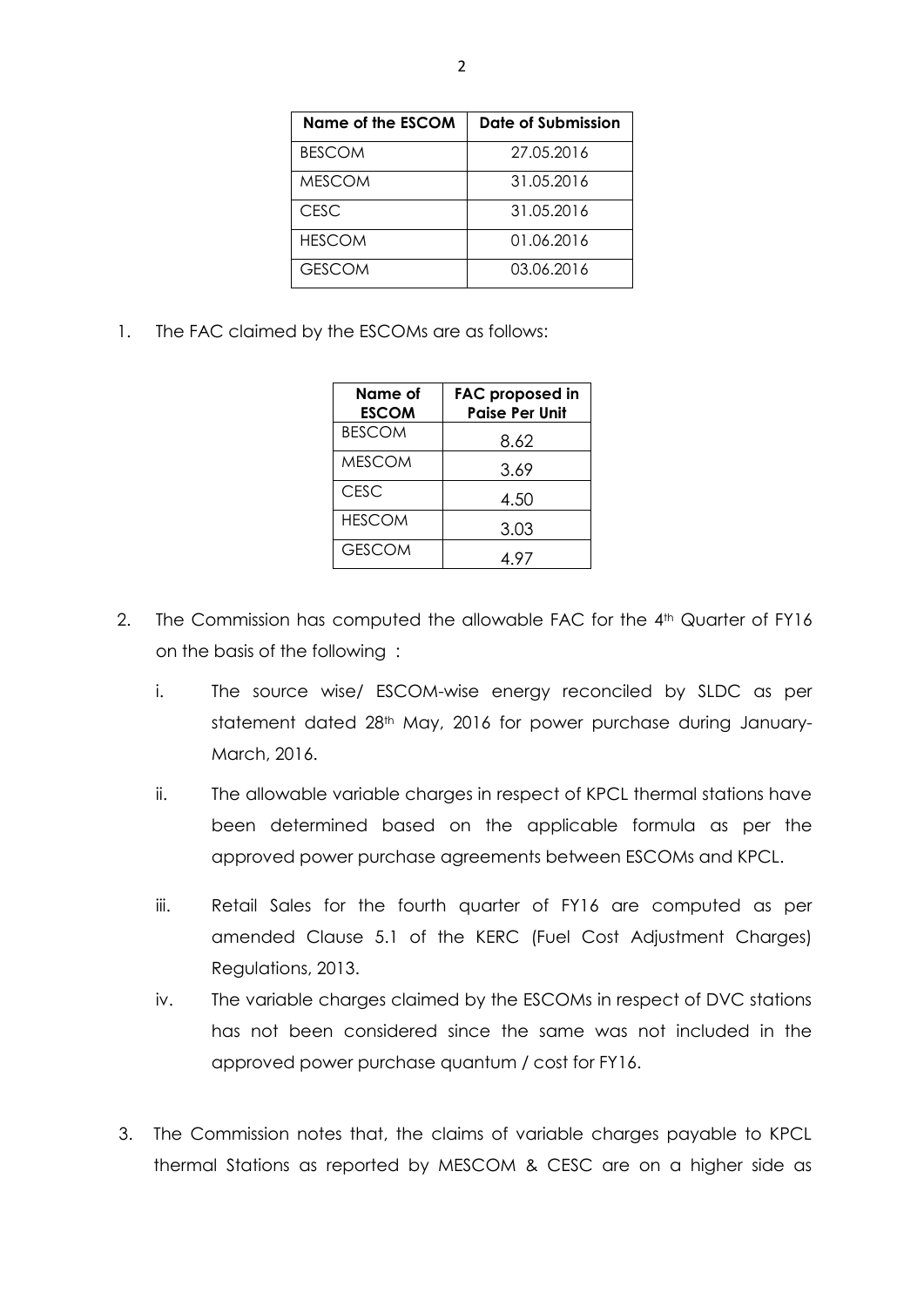compared with the claims of other ESCOMs. The same needs to be corrected for the computation of primary fuel cost as per the terms of the agreements with KPCL and any variations in payment shall be adjusted accordingly.

| <b>ESCOM</b>  | <b>Allowable</b><br>FAC in Rs.<br><b>Crs</b> | Sales computed in<br>MU with approved<br><b>T&amp;D Losses</b> | <b>FAC</b> in<br>paise per<br>unit |
|---------------|----------------------------------------------|----------------------------------------------------------------|------------------------------------|
| <b>BESCOM</b> | 7.89                                         | 7023.57                                                        |                                    |
| <b>MESCOM</b> | 2.13                                         | 1376.78                                                        | 2                                  |
| <b>CESC</b>   | 1.78                                         | 1664.82                                                        |                                    |
| <b>HESCOM</b> | 4.16                                         | 2733.71                                                        | $\mathcal{P}$                      |
| <b>GESCOM</b> | 4.18                                         | 1800.78                                                        | 2                                  |
| <b>TOTAL</b>  | 20.14                                        | 14599.65                                                       |                                    |

4. The FAC as computed by the Commission is as follows:

5. The Commission notes that not only there is overall increase of 1.38 paise per unit of sale in the variable cost of thermal stations, the actual overall power purchase cost per unit by the ESCOMs is also more than the approved power purchase cost per unit for the 4<sup>th</sup> quarter of FY16. The increase in overall per unit cost of power purchase for the period January-March, 2016, as furnished by the ESCOMs as per Format III is as follows:

| <b>ESCOM</b>  | <b>Power Purchase</b><br>Quantum in MU | Increase in cost of<br>power purchase in<br>Rs. Crs | Increase in cost of<br>power purchase<br>in Rs./Unit |
|---------------|----------------------------------------|-----------------------------------------------------|------------------------------------------------------|
| <b>BESCOM</b> | 8430.72                                | 627.42                                              | 0.74                                                 |
| <b>MESCOM</b> | 1405.90                                | 35.16                                               | 0.25                                                 |
| <b>CESC</b>   | 2027.42                                | 134.51                                              | 0.66                                                 |
| <b>HESCOM</b> | 2948.50                                | 68.21                                               | 0.23                                                 |
| <b>GESCOM</b> | 2162.76                                | 19.66                                               | 0.09                                                 |
| TOTAL         | 16975.30                               | 884.96                                              | 0.52                                                 |

6. The Commission notes that there is an increase in the allowable fuel cost adjustment charges apart from increase in overall power purchase cost during January-March, 2016. Hence, in accordance with the provisions of the KERC (Fuel cost Adjustment Charges) Regulations, 2013 and amendments thereon, the Commission decides to allow collection of FAC as detailed below: